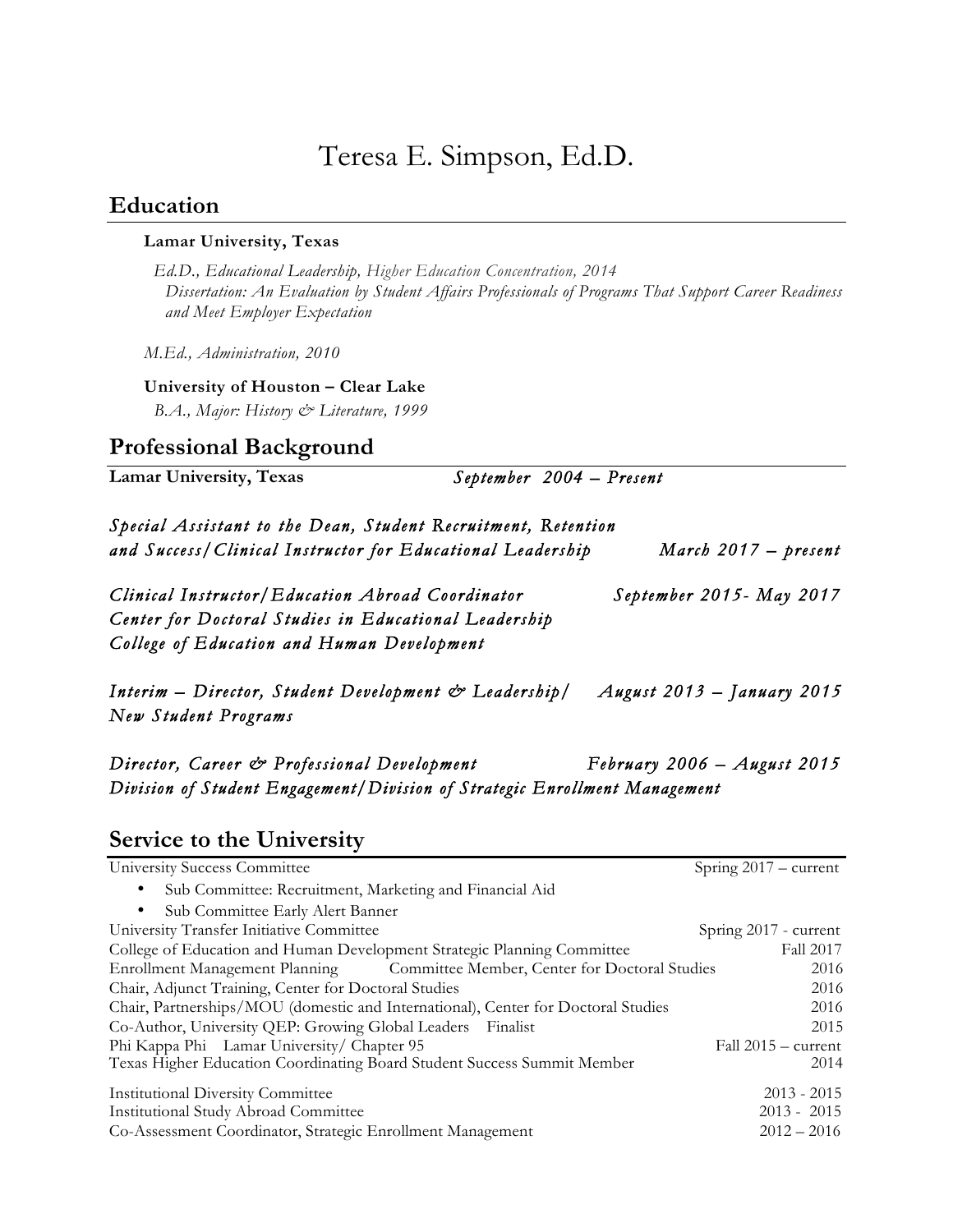|                                                                            | Teresa Simpson |               |
|----------------------------------------------------------------------------|----------------|---------------|
| Institutional Effectiveness Committee Reporting (SACS Reporting)<br>٠      |                | $2012 - 2016$ |
| Chair, Division of Student Affairs<br>٠                                    |                |               |
| Chair, Division of Strategic Enrollment Mgt.<br>п.                         |                |               |
| University Chair, TSI implementation Committee                             |                | 2016          |
| Founding Chair, Southeast Texas TSI implementation consortium              |                |               |
| • LU, LIT, LSC-Orange, LSC-PA                                              |                |               |
| Internship Reform/Reporting to the Provost Office – Campus Wide Initiative |                | $2012 - 2016$ |
|                                                                            |                |               |

# **Academic Affairs/Teaching Experience**

#### *College of Education & Human Development Department of Educational Leadership*

- Developed and Launched EdD Education Abroad
	- o Faculty Lead: EDUD 6318 Intercultural Responsiveness in Educational Leadership
		- EDUD 6318 South Texas Summer I 2016
			- EDUD 6318 UK Summer II 2016
		- EDUD 6318 Morocco Summer II 2015
			- o Service Learning
- Clinical Instructor: Online & Hybrid
	- o EDUD 6322 Trends/Issues Multicultural Education
	- o EDUD 6317 Writing for Publication
	- o EDUD 6312 Communication in a Global Society
	- o EDUD 6305 Organizational Change
	- o EDUD 6313 Contemporary Issues in Global Educational Leadership
	- o EDUD 6306 Dynamics of Global Leadership
	- o EDUD 6352 Qualitative Research
	- o EDUD 6318 Special Topics Education Abroad
- Developed Study Abroad Courses (Fall 2015)\*1st for the college (Contract)
	- EDUD 6318
		- o Morocco
		- o United Kingdom
		- o Washing D.C. Quebec
		- o McAllen, Texas
		- o Southeast, Texas
		- o EDUD 6318: Morocco \*Study Abroad Summer 2015
	- Lead Faculty
		- o EDUD 6318: International Project Spring 2015
		- Asst. Course Design
			- o EDUD 6312: Communication in a Global Society Spring 2015
	- Adjunct Instructor
		- o EDUD 6317: Writing for Publication Spring 2015

#### *Adjunct Instructor, College of Arts & Sciences Department of First Year Experience*

- LMAR 1101 Founding Committee Member
- Founding Curriculum Committee Member
- 

## *Department of BAAS*

- CDEV1101 Career Development Strategies
	- o Under College review

Fall  $2012$  – Spring  $2016$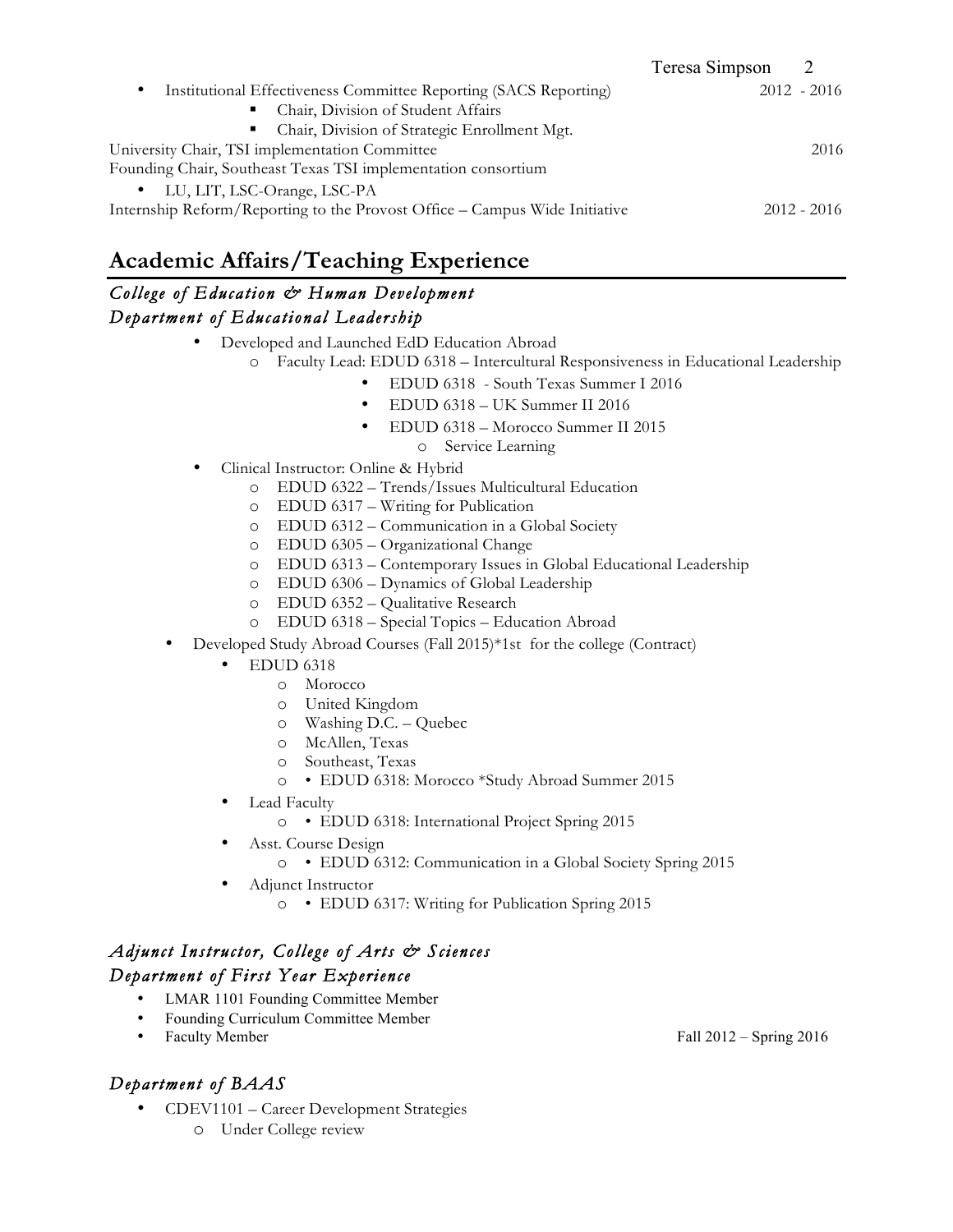## *Adjunct Instructor, College of Business Department of MBA*

Invited Lecturer, BUSI 5310 Experiential Entrepreneurship/Career Strategy, Fall 2005-Fall 2007<br>Coordinator, MBA Mentorship Program, Fall 2005-Fall 2007 Coordinator, MBA Mentorship Program,

## **Leadership Awards/Recognitions**

| Member, Phi Beta Delta Honor Society, for International Scholars, Lamar Unv.                       | April 2016          |
|----------------------------------------------------------------------------------------------------|---------------------|
| President, Phi Kappa Phi Honor Society, Lamar Unv.                                                 | April 2014          |
| Alice Manicure Symposium, National Association of Student Personnel Administrators                 | 2014                |
| Recipient, 2013 Julie & Ben Rogers Community Service Award, Lamar Unv.                             | 2013                |
| Nominee, 2013 K. Patricia Cross Future Leaders Award, Lamar Unv.                                   | Fall 2012           |
| Association of American Colleges and Universities<br>$\circ$                                       |                     |
| Appointed Mentor, National Association of Colleges and Employers                                   | 2012-2014           |
| <b>Career Service Directors</b><br>$\circ$                                                         |                     |
| Presidential Appointment - Dr. James Simmons, President Lamar University                           | Fall 2011 - present |
| Institutional Representative, Texas Women in Higher Education<br>$\circ$                           |                     |
| Serves jointly with, Dr. Brenda Nichols, Associate Provost<br>$\circ$                              |                     |
| Advisor of the Year, Lamar University Student Government Association                               | $2012 - 2013$       |
| Rotaract Club of Lamar University<br>$\circ$                                                       |                     |
| Student Organization of the Year – Service Organization (8 years running) $2006 - 2014$<br>$\circ$ |                     |
|                                                                                                    |                     |

• Appointed National Committee Member, Principles for Professional Practice Committee, 2010 - 2013 o National Internship Reform Committee, National Association of Colleges and Employers

## **Professional Membership, Leadership and Training**

| Association of International Educators, NAFSA                                            | $2015$ - present |
|------------------------------------------------------------------------------------------|------------------|
| Phi Kappa Phi                                                                            | $2015$ - present |
| National Career Development, Chair<br>$\circ$                                            |                  |
| Lamar University Delegate<br>$\circ$                                                     |                  |
| Southwest Educational Research Association (SERA)                                        |                  |
| Reviewer, Research Proposals<br>$\circ$                                                  | $2014$ - present |
| American Association of Employment in Education, Board Member                            | 2014-2016        |
| Texas Association of Employment in Education, Board Member                               | 2012-2016        |
| Texas Success Initiative - Regional Initiative Task Committee, Founding Chair            | 2013             |
| Greater Beaumont Chamber of Commerce                                                     | 2012             |
| Founding Committee Member, Workforce Readiness<br>$\circ$                                | $2012 - 2016$    |
| Southeast Texas Human Resources Association/SHRM                                         | $2010 - 2013$    |
| President - Elect<br>$\circ$                                                             |                  |
| Board Member - Chair, Workforce Readiness<br>$\circ$                                     |                  |
| Texas Association of Student Personnel Administration                                    | 2011-2016        |
| Founding Editorial Board Member - Student Affairs - On Campus, Online Journal<br>$\circ$ |                  |
| Committee Member, Graduate Student Grant Committee<br>$\circ$                            |                  |
| Committee Member, Institutional Effectiveness Committee - Lamar University               | 2011-2016        |
| Assessment Coordinator, Division of Student Affairs - Lamar University                   | $2011 - 2016$    |
| Institutional Representative, Texas Women in Higher Education                            | $2011$ - present |
| Appointed by President, Lamar University<br>$\circ$                                      |                  |
| Committee Member, TACUSPA Graduate Education & Research Commission                       | Fall 2012        |
| Governing Board Member, TACUSPA Journal                                                  | 2012-2016        |
| "Student Affairs On-Campus"<br>$\circ$                                                   |                  |
| • Board Member, SoACE, Employer Development and Retention                                | 2011-2012        |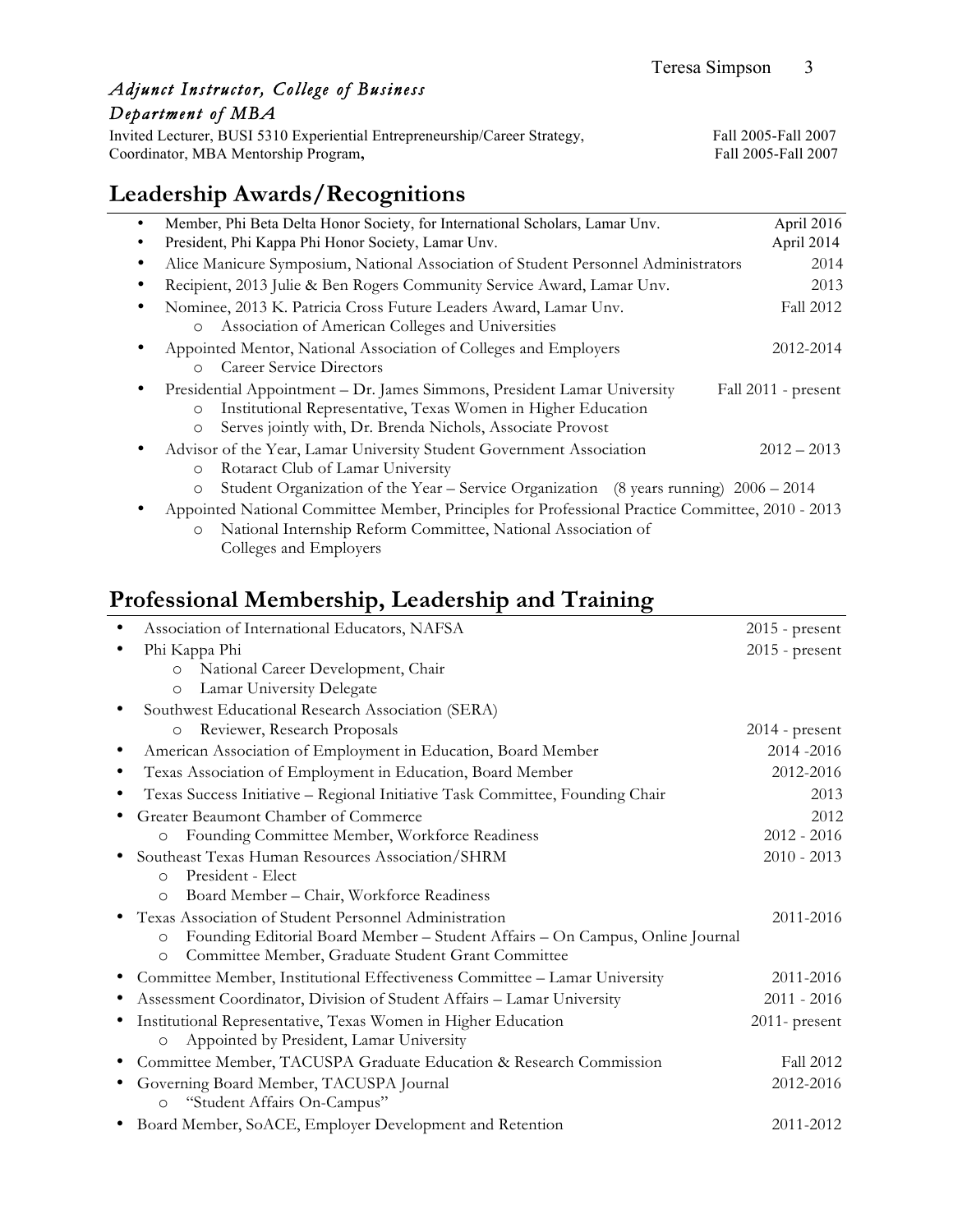## Teresa Simpson 4

|   | Founder, Career Service Director's Consortium for the Texas State University System |               |
|---|-------------------------------------------------------------------------------------|---------------|
|   | Committee Member, NACE, Professional Ethics Committee                               | 2010-2011     |
|   | Committee Member, Professional Development, SoACE                                   | 2008-2011     |
|   | Board Member, Rotary Club of Beaumont, District 5910                                | 2009-2016     |
|   | Director - Rotaract<br>$\circ$                                                      |               |
|   | Compensation Review Committee Member, Lamar University                              | 2008-2010     |
|   | District Chair, Rotaract/Rotary International District 5910                         | 2007-2011     |
|   | Member, Rotary Club of Beaumont, District 5910                                      | 2006- present |
|   | Executive Member, Beaumont Branding Committee/City of Beaumont                      | 2006-present  |
|   | Conference Co- Chair, Marketing and Publications, SoACE                             | 2006-2007     |
|   | President, Houston Area Consortium of Career Centers                                | 2006-2007     |
|   | President -Elect, Houston Area Consortium of Career Centers                         | 2005-2006     |
|   | Secretary, Executive Board Member, Beaumont Public Schools Foundation, Inc.         | 2007-2009     |
|   | Board Member, Beaumont Public Schools Foundation, Inc.                              | 2004-2012     |
|   | Advisory Committee Member, Lamar University, Students with Disabilities             | 2005-present  |
|   | Advisory Committee Member, Lamar University Institute of Technology                 | 2003-2006     |
|   | Committee Chair, American Cancer Society, Cattle Baron's Ball                       | 2005-2010     |
|   | Mentor Coordinator, Southern West Association of Colleges and Employers             | 2004          |
|   | Chair, Membership, Sothern West Association of Colleges and Employers               | 2004          |
|   | Co-Chair, Marketing and Publications, Sothern Association of Colleges and Employers | 2007          |
|   | Co-Chair, Texas Job Fair, HACCC                                                     | 2005-2006     |
|   | 2006 SACS Reaffirmation Committee Member, Student Affairs                           | 2006          |
| ٠ | Committee Member, Community Advancement Committee, City of Beaumont                 | 2004-present  |
|   | Alumni, Leadership Beaumont, Beaumont Texas                                         | 2005          |
|   | Ambassador, Greater Beaumont Chamber of Commerce                                    | 2004-2005     |
|   | Committee Member, Texas Job Fair HACCC                                              | 2004-2005     |

# Presentations

| "Building Global Leadership Capacity," Preparing Leaders to function in a               | 2017       |
|-----------------------------------------------------------------------------------------|------------|
| culturally diverse world: American Association of Community Colleges                    |            |
| Co-Presenter: Dr. Lee Grimes, Assoc. Dean, Office of Prof. and Org. Dev,<br>$\Omega$    |            |
| South Texas College                                                                     |            |
| "Building Global Leadership Capacity," Preparing Leaders to function in a               | 2016       |
| culturally diverse world : 4th Annual Global Citizen Conference, Tarrant County College |            |
| Co-Presenter: Dr. Lee Grimes, Assoc. Dean, Office of Prof. and Org. Dev,<br>$\circ$     | 2016       |
| South Texas College                                                                     |            |
| "Building Global Leadership Capacity," Preparing Leaders to function in a               | 2016       |
| culturally diverse world: TCCIA & TCCC - Global Leadership Conference                   |            |
| Co-Presenter: Dr. Lee Grimes, Assoc. Dean, Office of Prof. and Org. Dev,<br>$\Omega$    |            |
| South Texas College                                                                     |            |
| "Are 4 year Universities meeting career readiness outcomes to meet employer             |            |
| expectations?", HACCC                                                                   | 2016       |
| "From Backpack to Briefcase: Providing Job-Ready Skills to Involved Students on         |            |
| Campus", TACUSPA                                                                        | 2015       |
| Co-Presented, Assoc. VP/Dean of Students, SFA; Dr. Adam Peck<br>$\circ$                 |            |
| "Texas Women in Higher Education Lamar University"<br>TWHE                              | 2013,2014  |
| The Power of Campus Collaboration, Civic Engagement Center TACUSPA                      | 2012       |
| "Cardinal Connect" Greater Beaumont Chamber of Commerce - Business Week                 | 2012, 2013 |
| "OrgSync and Efficiency in Civic Engagement Tracking and Student Development,           |            |
| <b>TACUSPA</b>                                                                          | 2013       |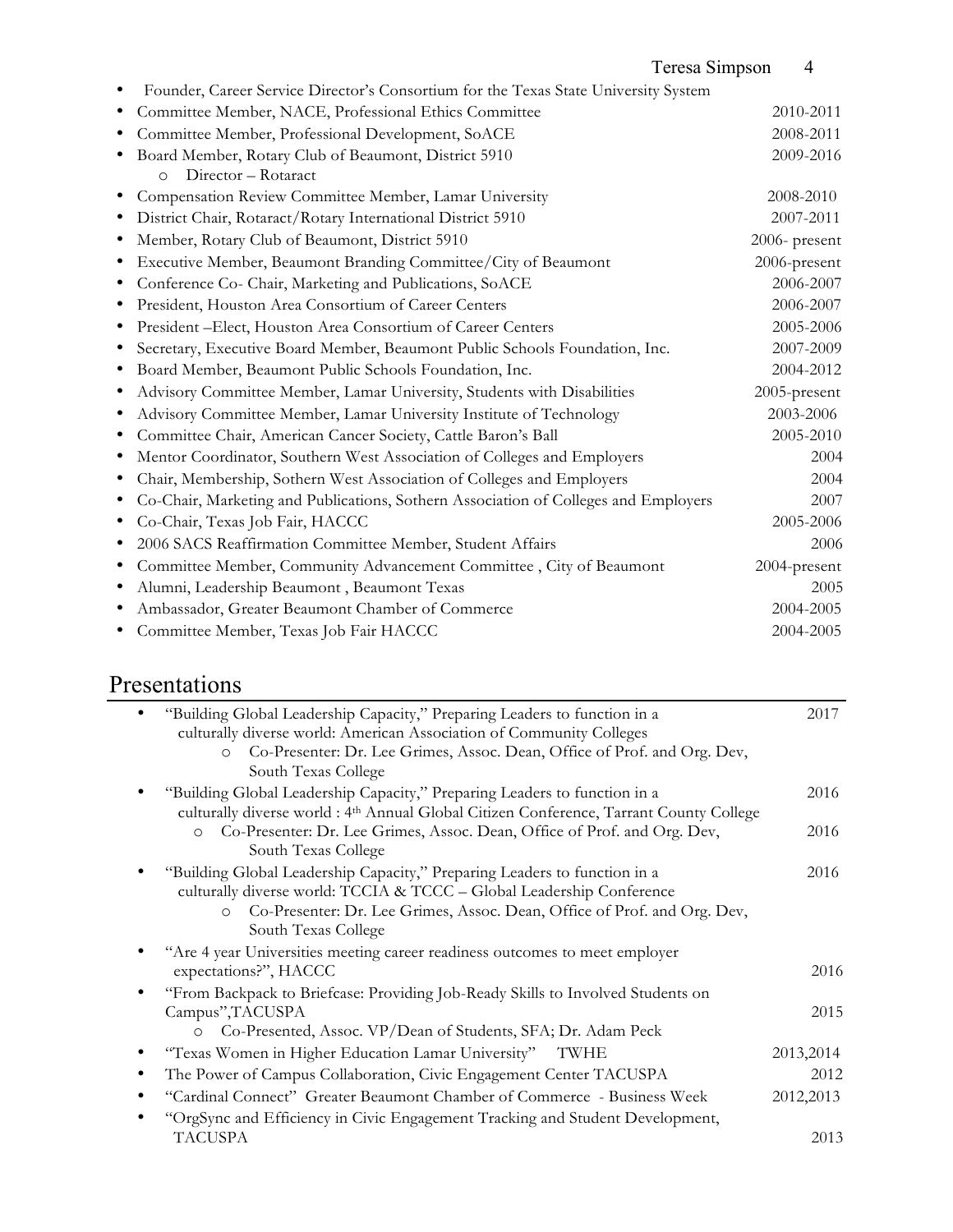| Teresa Simpson                                                                              |      |
|---------------------------------------------------------------------------------------------|------|
| "Deal Your Students a Winning Hand Through the Passport Program" SoACE<br>$\bullet$         | 2010 |
| • "A Concerted Effort – Taking Graduate Surveys to the Next Level"<br>SoACE                 | 2009 |
| Southern Association of Colleges and Employers<br>"Nuts & Bolts for New Professionals"<br>٠ | 2010 |
| Southern Association of Colleges and Employers<br>"Nuts & Bolts for New Professionals"<br>٠ | 2009 |
| Southern Association of Colleges and Employers<br>"Nuts & Bolts for New Professionals"<br>٠ | 2008 |
|                                                                                             |      |
| Publishing                                                                                  |      |

# **Publishing**

| $\bullet$ | Jones, K. (ed). (Spring 2016). Implementation of CORE Traits of Become an Intercultural Responsive<br>Leader in a Second Language Classroom: A Narrative Inquiry, IGI. E-Editorial Discovery<br>(Contributing Chapter, Education Abroad Co-Curricular Experiences that result in                                    |               |  |
|-----------|---------------------------------------------------------------------------------------------------------------------------------------------------------------------------------------------------------------------------------------------------------------------------------------------------------------------|---------------|--|
|           | Intercultural Responsive Leadership Growth                                                                                                                                                                                                                                                                          |               |  |
| $\bullet$ | Peck, A. (ed). (Spring, 2017). Engagement & Employability: Integrating Career Learning Through<br>Cocurricular Experiences in Postsecondary Education, Washington, D.C., NASPA Press.<br>Co-Author: Chapter 6 - New Models for Partnerships Between Co-Curricular Programs and<br>$\circ$<br><b>Career Services</b> |               |  |
| $\bullet$ | Peck, A., Hall, D., Cramp, C., Lawhead, J., Fehring, K., & Simpson, T. (2016). The Co-curricular<br>Connection: The Impact of Experiences Beyond the Classroom on Soft Skills, NACE Journal<br>Co-Author: "Growing Global Leaders" - Top Finalist QEP for 2016 currently under review by the<br>Unv. President      |               |  |
|           | Founding Editorial Board Member, TACUSPA Online Journal "Student Affairs - On Campus"<br>٠                                                                                                                                                                                                                          | $2012 - 2014$ |  |
|           | Section: Our Stories<br>$\Omega$<br>1st Issue: Interviewed Dr. Wanda Mercer, Associate Vice Chancellor for Student Affairs<br>$\circ$<br>University of Texas System                                                                                                                                                 |               |  |
|           | Tips to Get That Great Job<br><b>Black Collegian</b>                                                                                                                                                                                                                                                                | May 2008      |  |
|           | Best Practices -Lamar University is taking Assessment to a Different Level<br><b>SoACE Voices</b>                                                                                                                                                                                                                   | November 2009 |  |
|           | <b>Grants</b>                                                                                                                                                                                                                                                                                                       |               |  |
| $\bullet$ | Comprehensive Internationalization Project, Lamar University Visionary Grant (Finalist)<br>Co-Author<br>$\circ$                                                                                                                                                                                                     | 2016          |  |
| $\bullet$ | Grant Director, NCPEA - Intercultural Responsiveness (IR- Index)<br>Awarded: \$2,500 2015<br>$\circ$<br>Awarded: 2,500 2016<br>$\circ$                                                                                                                                                                              | 2015-2016     |  |
| $\bullet$ | Lamar University<br>Contributor for Career Services and Employer Relations Data:<br>$\circ$<br>National Science Foundation - \$583,096                                                                                                                                                                              | 2012          |  |
|           | Awarded<br>"Addressing the Gulf Coast Region's Graduation Rate Crisis in Mathematics and<br>Computer Science"<br>Faculty Liaison, Dr. Kumer Das - Assoc. Prof. of Statistics                                                                                                                                        |               |  |
|           |                                                                                                                                                                                                                                                                                                                     |               |  |

# **Collaborative Research/Dissertation Committee**

Dissertation Committees,

Lamar University:

- A Study of Persistence and Completion Rate Among Hispanic Male Students at a South Texas College
- The Multifaceted Journey of Successful African American Male Collegians
- Perceptions of Pre-K-12 Public School Teachers Concerning Data-Driven Decision-Making
- A Phenomenological Study of Hispanic Degree Attainment at Hispanic Serving Institutions in South Texas